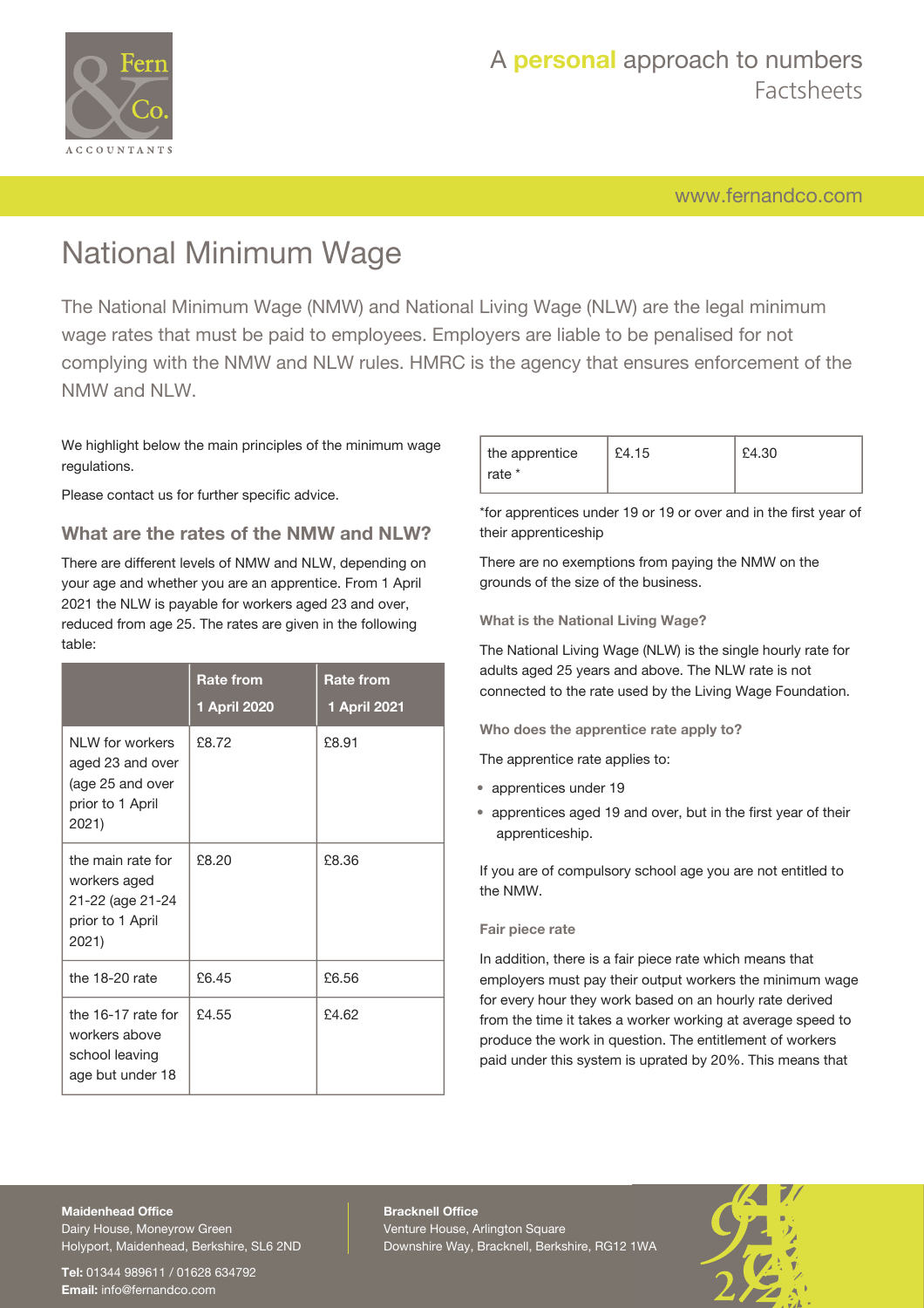

## A **personal** approach to numbers Factsheets

## [www.fernandco.com](http://www.fernandco.com)

the number reached after dividing the NMW by the average hourly output rate must be multiplied by 1.2 in order to calculate the fair piece rate.

## **Key questions**

**Who does not have to be paid the National Minimum Wage?**

- The genuinely self-employed.
- Child workers anyone of compulsory school age (ie. until the last Friday in June of the school year they turn 16).
- Company directors who do not have contracts of employment.
- Some other trainees on government funded schemes or programmes supported by the European Social Fund.
- Students doing work experience as part of a higher education course.
- People living and working within the family, for example au pairs.
- Friends and neighbours helping out under informal arrangements.
- Members of the armed forces.
- Certain government schemes at pre-apprenticeship level, such as:
	- in England, Programme Led Apprenticeships
	- in Scotland, Get Ready for Work or Skillseekers

- in Northern Ireland, Programme Led Apprenticeships or Training for Success

- in Wales, Skillbuild.
- Government employment programmes.
- People on the European Union Programmes: Leonardo da Vinci, Youth in Action, Erasmus and Comenius programmes.
- Share fishermen.
- Prisoners.
- Volunteers and voluntary workers.
- Religious and other communities.

Please note that HMRC has the power to serve an enforcement notice requiring the payment of at least the NMW, including arrears, to all family members working for a limited company.

**What is taken into account in deciding whether the NMW has been paid?**

The amounts to be compared with the NMW include basic pay, incentives, bonuses and performance related pay and also the value of any accommodation provided with the job.

Overtime, shift premiums, service charges, tips, gratuities, cover charges and regional allowances are not to be taken into account and benefits other than accommodation are also excluded.

#### **What records are needed to demonstrate compliance?**

There is no precise requirement but the records must be able to show that the rules have been complied with if either HMRC or an Employment Tribunal requests this to be demonstrated. Where levels of pay are significantly above the level of the NMW, special records are not likely to be necessary.

It is recommended that the relevant records are kept for at least six years.

Normally there is not likely to be any serious difficulty in demonstrating compliance where employees are paid at hourly, weekly, monthly or annual rates but there may be difficulties where workers are paid on piece-rates and where, for example, they work as home-workers.

Where piece rates are used, employers must give each worker a written notice containing specified information before the start of the relevant pay period. This includes confirmation of the 'mean' hourly output and pay rates for doing their job.

#### **What rights do workers have?**

Workers are allowed to see their own pay records and can complain to an Employment Tribunal if not able to do so.

#### **Maidenhead Office**

Dairy House, Moneyrow Green Holyport, Maidenhead, Berkshire, SL6 2ND

**Tel:** 01344 989611 / 01628 634792 **Email:** [info@fernandco.com](mailto:info@fernandco.com)

**Bracknell Office** Venture House, Arlington Square Downshire Way, Bracknell, Berkshire, RG12 1WA